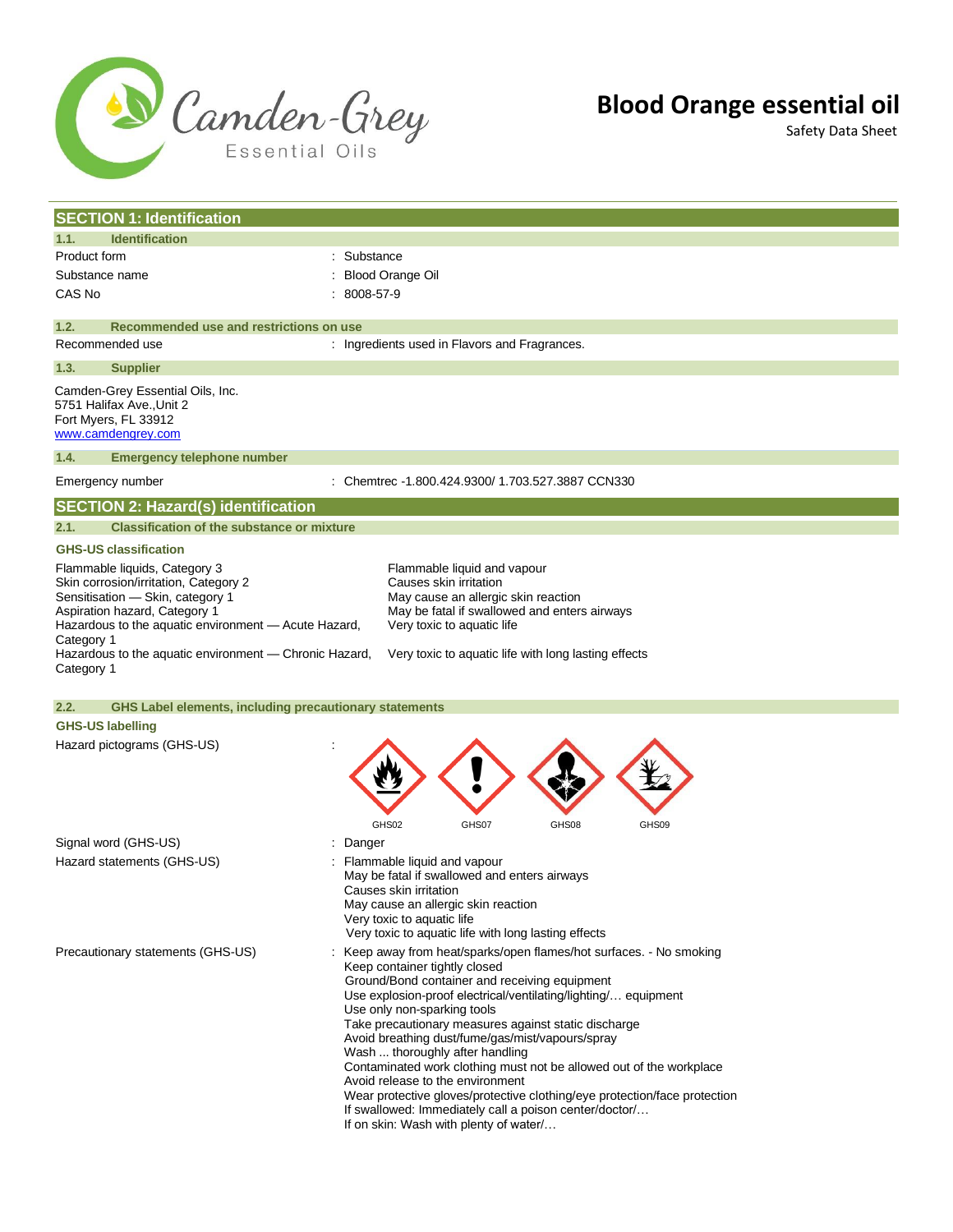Safety Data Sheet

|                                                                                                    | If on skin (or hair): Take off immediately all contaminated clothing. Rinse skin with<br>water/shower<br>Specific treatment (see  on this label)<br>Do NOT induce vomiting<br>If skin irritation occurs: Get medical advice/attention |
|----------------------------------------------------------------------------------------------------|---------------------------------------------------------------------------------------------------------------------------------------------------------------------------------------------------------------------------------------|
|                                                                                                    | If skin irritation or rash occurs: Get medical advice/attention<br>Take off contaminated clothing and wash it before reuse<br>Wash contaminated clothing before reuse<br>In case of fire: Use  to extinguish                          |
|                                                                                                    | Collect spillage<br>Store in a well-ventilated place. Keep cool<br>Store locked up<br>Dispose of contents/container to                                                                                                                |
| 2.3.<br>Other hazards which do not result in classification<br>No additional information available |                                                                                                                                                                                                                                       |
| 2.4.<br><b>Unknown acute toxicity (GHS US)</b><br>Not applicable                                   |                                                                                                                                                                                                                                       |
| <b>SECTION 3: Composition/information on ingredients</b>                                           |                                                                                                                                                                                                                                       |
| 3.1.<br><b>Substance</b>                                                                           |                                                                                                                                                                                                                                       |
| Name<br>CAS No                                                                                     | : Blood Orange Oil<br>$: 8008-57-9$                                                                                                                                                                                                   |
| Full text of classification categories and H statements : see section 16                           |                                                                                                                                                                                                                                       |
| 3.2.<br><b>Mixture</b>                                                                             |                                                                                                                                                                                                                                       |
| Not applicable                                                                                     |                                                                                                                                                                                                                                       |
| <b>SECTION 4: First-aid measures</b>                                                               |                                                                                                                                                                                                                                       |
| <b>Description of first aid measures</b><br>4.1.                                                   |                                                                                                                                                                                                                                       |
| First-aid measures general<br>First-aid measures after skin contact                                | : NEVER induce swallowing in an unconscious person.<br>: Remove affected clothing and wash all exposed skin area with mild soap and water, followed<br>by warm water rinse.                                                           |
| First-aid measures after eye contact<br>First-aid measures after ingestion                         | : Wash thoroughly with soft, clean water for 15 minutes holding eye lids open.<br>: Immediately call a POISON CENTER or doctor/physician.                                                                                             |
| 4.2.<br>Most important symptoms and effects (acute and delayed)                                    |                                                                                                                                                                                                                                       |
| Symptoms/injuries after skin contact                                                               | : May cause an allergic skin reaction. Irritation.                                                                                                                                                                                    |
| Symptoms/injuries after ingestion                                                                  | : Fatal if swallowed.                                                                                                                                                                                                                 |
| 4.3.<br>No additional information available                                                        | Immediate medical attention and special treatment, if necessary                                                                                                                                                                       |
| <b>SECTION 5: Fire-fighting measures</b>                                                           |                                                                                                                                                                                                                                       |
| 5.1.<br>Suitable (and unsuitable) extinguishing media<br>Suitable extinguishing media              | : BC-powder. ABC-powder. Carbon dioxide. Foam.                                                                                                                                                                                        |
| 5.2.<br>Specific hazards arising from the chemical<br>No additional information available          |                                                                                                                                                                                                                                       |
| 5.3.<br>Protection during firefighting                                                             | Special protective equipment and precautions for fire-fighters<br>: Wear recommended personal protective equipment.                                                                                                                   |
|                                                                                                    |                                                                                                                                                                                                                                       |
| <b>SECTION 6: Accidental release measures</b>                                                      |                                                                                                                                                                                                                                       |
| 6.1.                                                                                               | Personal precautions, protective equipment and emergency procedures<br>: Avoid contact with skin and eyes. Do not breathe smoke.                                                                                                      |
| General measures<br>6.1.1.<br>For non-emergency personnel                                          |                                                                                                                                                                                                                                       |
| Protective equipment                                                                               | : Wear recommended personal protective equipment.                                                                                                                                                                                     |
| For emergency responders<br>6.1.2.                                                                 |                                                                                                                                                                                                                                       |
| Protective equipment                                                                               | : Wear recommended personal protective equipment.                                                                                                                                                                                     |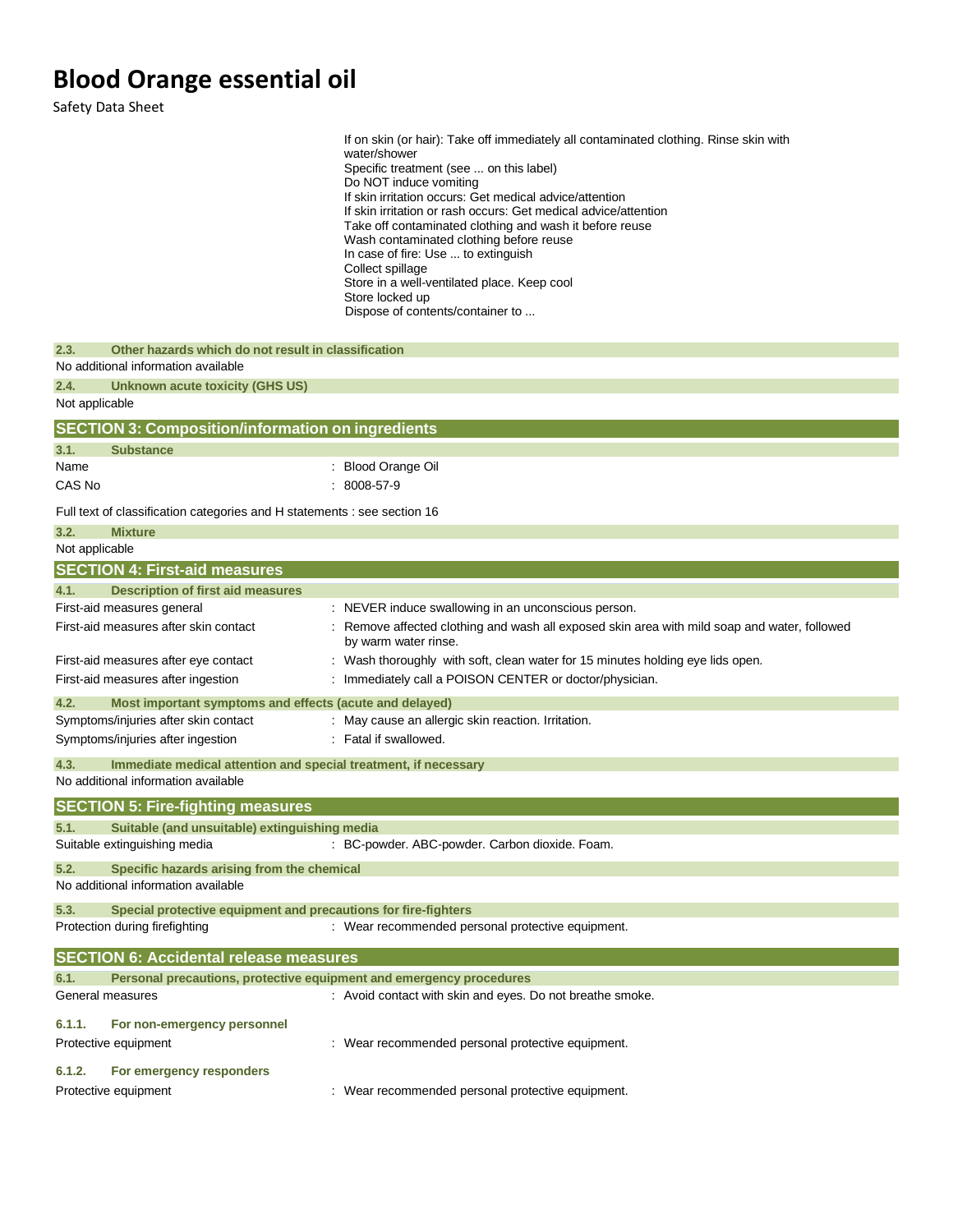Safety Data Sheet

| 6.2.                                                                                                                        | <b>Environmental precautions</b>                             |                                                                                                                                                                                                                                                                                                          |  |
|-----------------------------------------------------------------------------------------------------------------------------|--------------------------------------------------------------|----------------------------------------------------------------------------------------------------------------------------------------------------------------------------------------------------------------------------------------------------------------------------------------------------------|--|
| Do not allow to enter drains or water courses. Prevent liquid from entering sewers, watercourses, underground or low areas. |                                                              |                                                                                                                                                                                                                                                                                                          |  |
| 6.3.                                                                                                                        | Methods and material for containment and cleaning up         |                                                                                                                                                                                                                                                                                                          |  |
| For containment                                                                                                             |                                                              | : Cover spill with non combustible material, e.g.: sand, earth, vermiculite.                                                                                                                                                                                                                             |  |
|                                                                                                                             | Methods for cleaning up                                      | : Clean up with detergents. Do not use solvents or thinners.                                                                                                                                                                                                                                             |  |
| 6.4.                                                                                                                        | Reference to other sections                                  |                                                                                                                                                                                                                                                                                                          |  |
|                                                                                                                             | No additional information available                          |                                                                                                                                                                                                                                                                                                          |  |
|                                                                                                                             | <b>SECTION 7: Handling and storage</b>                       |                                                                                                                                                                                                                                                                                                          |  |
| 7.1.                                                                                                                        | <b>Precautions for safe handling</b>                         |                                                                                                                                                                                                                                                                                                          |  |
|                                                                                                                             | Precautions for safe handling                                | : Avoid contact with skin, eyes and clothing. Do not breathe vapours. Do not eat, drink or smoke<br>when using this product. Keep away from heat, hot surfaces, sparks, open flames and other<br>ignition sources. No smoking.                                                                           |  |
| 7.2.                                                                                                                        | Conditions for safe storage, including any incompatibilities |                                                                                                                                                                                                                                                                                                          |  |
|                                                                                                                             | Storage conditions                                           | : Always keep in packaging made of an identical material to the original. Keep away from food<br>and drink, including for animals. Keep away from heat, hot surfaces, sparks, open flames and<br>other ignition sources. No smoking. Store in a well-ventilated place. Keep container tightly<br>closed. |  |

| <b>SECTION 8: Exposure controls/personal protection</b> |                                  |  |
|---------------------------------------------------------|----------------------------------|--|
| 8.1.                                                    | <b>Control parameters</b>        |  |
| No additional information available                     |                                  |  |
|                                                         |                                  |  |
|                                                         |                                  |  |
| 8.2.                                                    | Appropriate engineering controls |  |

No additional information available

**8.3. Individual protection measures/Personal protective equipment**

#### **Personal protective equipment:**

Protective goggles. Gloves.



#### **SECTION 9: Physical and chemical properties**

| Information on basic physical and chemical properties<br>9.1. |                            |
|---------------------------------------------------------------|----------------------------|
| Physical state                                                | : Liquid                   |
| Appearance                                                    | : Liquid.                  |
| Colour                                                        | : Yellow - red/orange      |
| Odour                                                         | : Characteristic of orange |
| Odour threshold                                               | : No data available        |
| рH                                                            | : No data available        |
| Melting point                                                 | : No data available        |
| Freezing point                                                | : No data available        |
| Boiling point                                                 | : No data available        |
| Flash point                                                   | : 46 °C                    |
| Relative evaporation rate (butyl acetate=1)                   | : No data available        |
| Flammability (solid, gas)                                     | : No data available        |
| Vapour pressure                                               | : No data available        |
| Relative vapour density at 20 °C                              | : No data available        |
| Relative density                                              | : No data available        |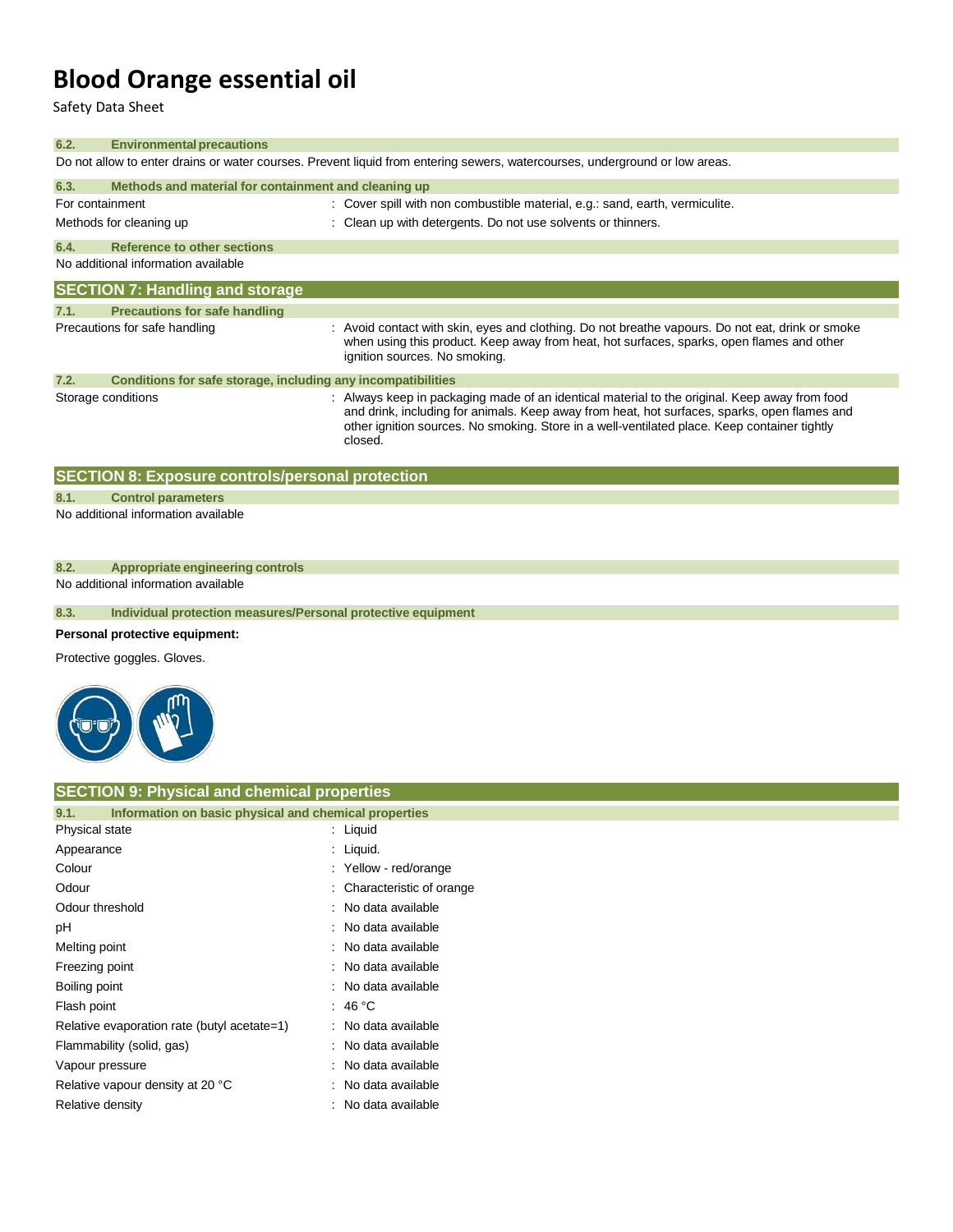Safety Data Sheet

| $: 0.84 - 0.87$<br>Density                                             |                                      |  |  |
|------------------------------------------------------------------------|--------------------------------------|--|--|
| Solubility                                                             | : Insoluble.                         |  |  |
| Log Pow                                                                | No data available                    |  |  |
| Auto-ignition temperature                                              | No data available                    |  |  |
| Decomposition temperature                                              | No data available                    |  |  |
| Viscosity, kinematic                                                   | No data available                    |  |  |
| Viscosity, dynamic                                                     | No data available                    |  |  |
| <b>Explosive limits</b>                                                | No data available                    |  |  |
| Explosive properties                                                   | No data available                    |  |  |
| Oxidising properties                                                   | No data available                    |  |  |
| 9.2.<br><b>Other information</b>                                       |                                      |  |  |
| No additional information available                                    |                                      |  |  |
| <b>SECTION 10: Stability and reactivity</b>                            |                                      |  |  |
| 10.1.<br><b>Reactivity</b>                                             |                                      |  |  |
| No additional information available                                    |                                      |  |  |
| 10.2.<br><b>Chemical stability</b>                                     |                                      |  |  |
| Stable under normal conditions of use. Stable under normal conditions. |                                      |  |  |
| 10.3.<br><b>Possibility of hazardous reactions</b>                     |                                      |  |  |
| No dangerous reactions known under normal conditions of use.           |                                      |  |  |
| 10.4.<br><b>Conditions to avoid</b>                                    |                                      |  |  |
| No flames, no sparks. Eliminate all sources of ignition.               |                                      |  |  |
| 10.5.<br><b>Incompatible materials</b>                                 |                                      |  |  |
| acids. Oxidizing agent. alkalis.                                       |                                      |  |  |
| 10.6.<br><b>Hazardous decomposition products</b>                       |                                      |  |  |
| None under normal conditions.                                          |                                      |  |  |
| <b>SECTION 11: Toxicological information</b>                           |                                      |  |  |
| 11.1.<br>Information on toxicological effects                          |                                      |  |  |
|                                                                        |                                      |  |  |
| Acute toxicity                                                         | : Not classified                     |  |  |
| Skin corrosion/irritation                                              | Causes skin irritation.              |  |  |
| Serious eye damage/irritation                                          | Not classified                       |  |  |
| Respiratory or skin sensitisation                                      | May cause an allergic skin reaction. |  |  |
| Germ cell mutagenicity                                                 | Not classified                       |  |  |
| Carcinogenicity                                                        | : Not classified                     |  |  |
|                                                                        |                                      |  |  |

Reproductive toxicity in the set of the Reproductive toxicity in the set of the Reproductive toxicity Specific target organ toxicity (single exposure) : Not classified Specific target organ toxicity (repeated exposure) : Not classified Aspiration hazard **in the state of the state of the state of the state of the state of the state of the state of the state of the state of the state of the state of the state of the state of the state of the state of the s** 

Symptoms/injuries after skin contact : May cause an allergic skin reaction. Irritation. Symptoms/injuries after ingestion : Fatal if swallowed.

|                   | <b>SECTION 12: Ecological information</b> |                                                      |
|-------------------|-------------------------------------------|------------------------------------------------------|
| 12.1.             | <b>Toxicity</b>                           |                                                      |
| Ecology - general |                                           | : Harmful to aquatic life with long lasting effects. |
| 12.2.             | <b>Persistence and degradability</b>      |                                                      |
|                   |                                           |                                                      |

No additional information available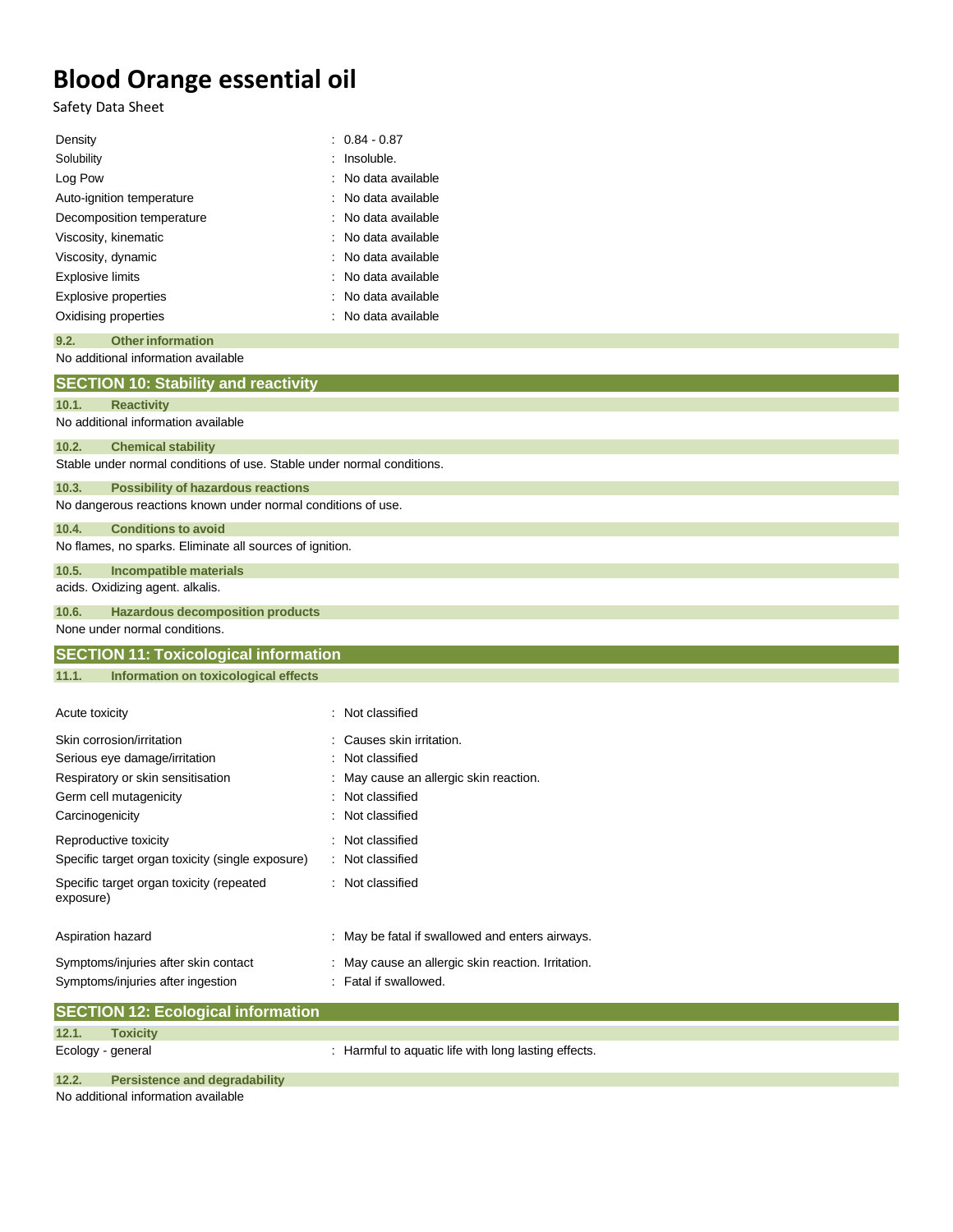| Safety Data Sheet                          |                                                                                                                                                                                                                            |
|--------------------------------------------|----------------------------------------------------------------------------------------------------------------------------------------------------------------------------------------------------------------------------|
| 12.3.<br><b>Bioaccumulative potential</b>  |                                                                                                                                                                                                                            |
| No additional information available        |                                                                                                                                                                                                                            |
| 12.4.<br><b>Mobility in soil</b>           |                                                                                                                                                                                                                            |
| No additional information available        |                                                                                                                                                                                                                            |
| 12.5.<br><b>Other adverse effects</b>      |                                                                                                                                                                                                                            |
| Effect on the global warming               | : No known effects from this product.                                                                                                                                                                                      |
| <b>GWPmix comment</b>                      | : No known effects from this product.                                                                                                                                                                                      |
| <b>SECTION 13: Disposal considerations</b> |                                                                                                                                                                                                                            |
| 13.1.<br><b>Disposal methods</b>           |                                                                                                                                                                                                                            |
| Regional legislation (waste)               | : Disposal must be done according to official regulations.                                                                                                                                                                 |
| Waste treatment methods                    | Do not allow into drains or water courses. Waste management is carried out without<br>endangering human health, without harming the environment and, in particular without risk to<br>water, air, soil, plants or animals. |
| Product/Packaging disposal recommendations | : Give to a certified disposal contractor.                                                                                                                                                                                 |
| Additional information                     | Empty container completely. Keep label on container. Recycle or dispose of in compliance with<br>current legislation.                                                                                                      |
| <b>SECTION 14: Transport information</b>   |                                                                                                                                                                                                                            |
| <b>Department of Transportation (DOT)</b>  |                                                                                                                                                                                                                            |
| In accordance with DOT                     |                                                                                                                                                                                                                            |
| Not regulated                              |                                                                                                                                                                                                                            |
| <b>TDG</b>                                 |                                                                                                                                                                                                                            |
| Not regulated                              |                                                                                                                                                                                                                            |
| <b>Transport by sea</b>                    |                                                                                                                                                                                                                            |
| Transport document description (IMDG)      | : UN 1169 (EXTRACTS, AROMATIC, LIQUID), 3, III                                                                                                                                                                             |
| UN-No. (IMDG)                              | : 1169                                                                                                                                                                                                                     |
| Class (IMDG)                               | : 3 - Flammable liquids                                                                                                                                                                                                    |
| Packing group (IMDG)                       | : III - substances presenting low danger                                                                                                                                                                                   |
| Marine pollutant                           | : Yes                                                                                                                                                                                                                      |
| Air transport                              |                                                                                                                                                                                                                            |
| Transport document description (IATA)      | : UN 1169 EXTRACTS, AROMATIC, LIQUID, 3, III                                                                                                                                                                               |
| UN-No. (IATA)                              | 1169                                                                                                                                                                                                                       |

Proper Shipping Name (IATA) : EXTRACTS, AROMATIC, LIQUID Class (IATA)  $\qquad \qquad : 3$  - Flammable Liquids Packing group (IATA)  $\qquad \qquad$ : III - Minor Danger

- -
	-
	-

### **SECTION 15: Regulatory information**

No additional information available **15.1. US Federal regulations**

**15.2. International regulations**

**CANADA** No additional information available